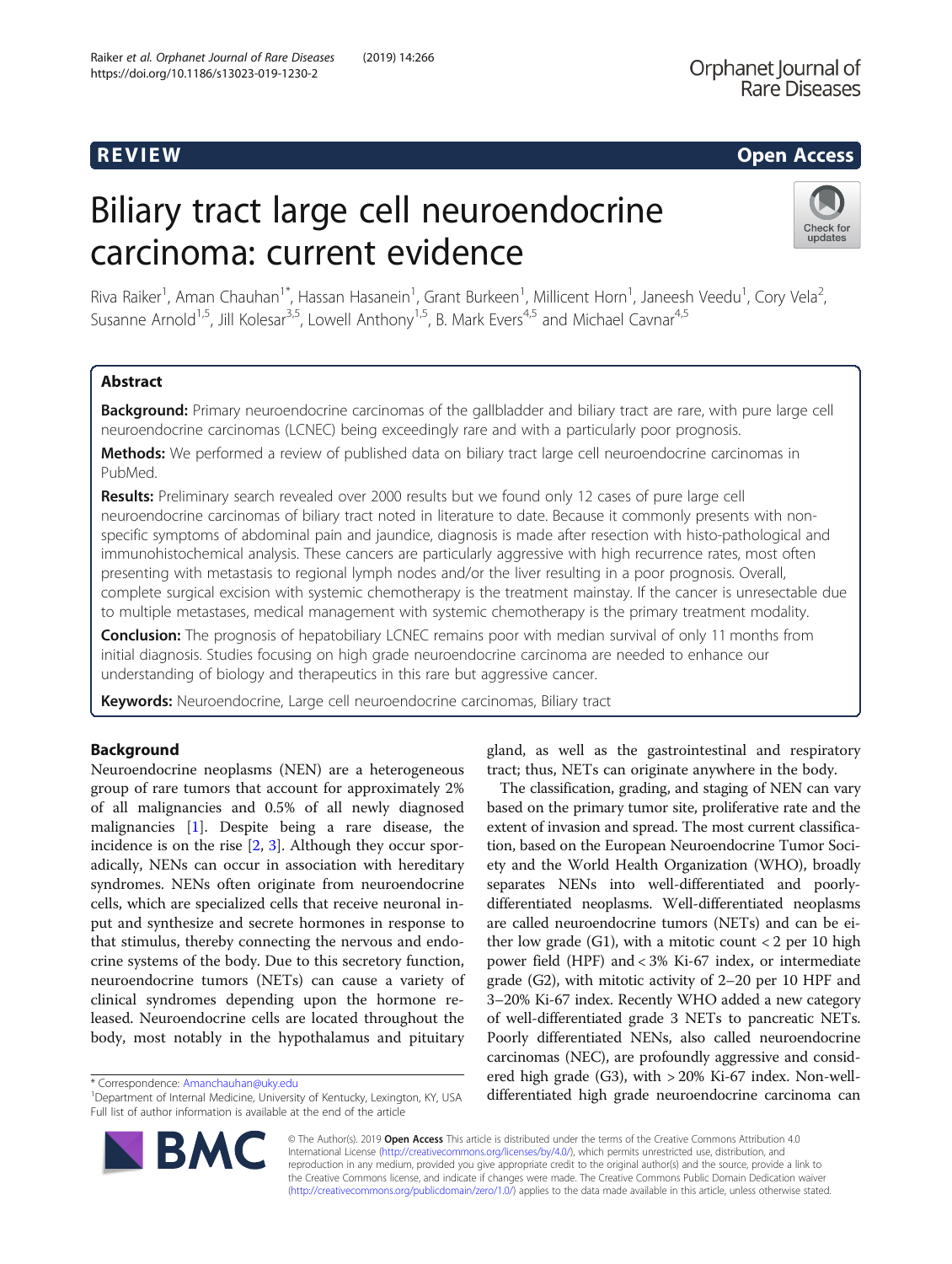be further divided into either small cell, large cell, or mixed NEC. Neoplasms containing > 30% of both neuroendocrine and non-neuroendocrine components are called mixed neuroendocrine-non-neuroendocrine neoplasms (MiNEN) [\[4](#page-4-0)].

Large cell neuroendocrine carcinomas are part of the high-grade subset of NEC and are exceedingly rare and aggressive. Histologically these tumors have similarities to well-differentiated NETs with a trabecular or organoid growth pattern, rosette formations, "salt and pepper" chromatin, and/or peripheral palisading, as well as features of poorly-differentiated NECs with high mitotic activity and large areas of necrosis [\[5](#page-4-0)–[7\]](#page-4-0). Unlike small cell neuroendocrine carcinomas (SCNEC), cells in LCNEC are generally two to three times larger, have prominent nucleoli, and a lower nuclear-to-cytoplasmic ratio [\[5,](#page-4-0) [7](#page-4-0), [8\]](#page-4-0). Diagnosis is often confirmed with positive immunohistochemical neuroendocrine markers, most commonly synaptophysin, chromogranin A, or CD56 but can also include protein cell product 9.5, neuron-specific enolase (NSE), and Leu 7 [\[5](#page-4-0), [7\]](#page-4-0). Thoracic LCNECs form the most common site of origin followed by the gastrointestinal tract. Little is known about the management of LCNECs arising from other primary locations.

Primary NETs of the hepatobiliary tract are rare and account for only 2% of all gallbladder and biliary tract tumors [[9,](#page-4-0) [10\]](#page-4-0). Pure LCNECs of the biliary tract are exceedingly limited with only 12 cases identified in the literature by our review to date, as most cases reported have mixed features. It is unclear how NECs originate in the gallbladder or biliary tract as neuroendocrine cells are not ordinarily present in the mucosa, which is likely why these cancers are particularly rare. It has been hypothesized that these may arise from an undifferentiated stem cell or in the setting of chronic inflammation leading to metaplasia and subsequent malignant conversion  $[11-13]$  $[11-13]$  $[11-13]$  $[11-13]$ . These tumors are invasive and often present with lymph node or distant metastasis causing a poor overall prognosis that appears to be similar or worse than that of SCNEC  $[13-15]$  $[13-15]$  $[13-15]$  $[13-15]$ . There is very limited data regarding management of hepatobiliary LCNEC. This review will analyze all published materials to date on this particular subset of pure LCNECs to help understand this rare and aggressive form of cancer.

# Methods

We performed a systematic review of published data on biliary tract large cell neuroendocrine carcinoma. The search words used were: "management of large cell neuroendocrine carcinoma;" "large cell neuroendocrine carcinoma;" "hepatic large cell neuroendocrine carcinoma;" hepatobiliary large cell neuroendocrine carcinoma, large cell neuroendocrine carcinoma of gallbladder, large cell

neuroendocrine carcinoma of common bile duct, and large cell neuroendocrine carcinoma of biliary tract. A total 2183 articles were found in PUBMED with only 21 articles relevant to our topic. Of the 21 articles, 12 were pertinent to management of hepatobiliary large cell neuroendocrine carcinoma with relevant clinical details of patients abstracted (Table [1\)](#page-2-0). The articles were reviewed for study variables including tumor primary site, age at diagnosis, patient gender, presenting symptoms, presence of metastasis, treatment method (chemotherapy, surgery, radiation), and outcomes.

# Results

Based on our exhaustive search, we only found 12 cases of hepatobiliary pure large cell neuroendocrine carcinoma to date with 8 reported in the gallbladder, 3 in the common bile duct, and one reported in both gallbladder and biliary tract (Table [1](#page-2-0)). Papotti et al. [\[6\]](#page-4-0) reported the first case of primary LCNEC of the gallbladder in 2000 while Sastomi et al. [[8\]](#page-4-0) reported the first primary common bile duct LCNEC in 2013. The median age at presentation was 66 with a range of 55 to 76 with an equal male-to-female ratio of 1:1. For primary gallbladder LCNEC, the median age at presentation was 64 (range 55–76) while for primary biliary duct LCNEC the median age was 73 (range 67–76). All patients either presented with metastases or quickly developed them with the most common site being regional lymph nodes and the liver. The most common symptoms at presentation were abdominal pain (58%), jaundice (41%), nausea (8%), and abdominal fullness (8%). One patient presented with exophthalmos secondary to metastatic disease.

Seven of the 12 patients underwent surgery, most commonly with cholecystectomy, bile duct excision, and/or liver resection. Eleven of the 12 patients received chemotherapy. Three received an unspecified regimen, 5 received cisplatin (or carboplatin) with etoposide, 1 received cisplatin (and later carboplatin) with docetaxel, and one received 5-fluorouracil, epirubicin, and cisplatin. In case 9, the patient was unable to undergo chemotherapy due to rapid progression of disease and died shortly after undergoing surgery. Unfortunately the prognosis of hepatobiliary LCNEC appears poor with an 83% (10 out of 12) mortality within 5 years. The median survival was 11 months after initial diagnosis with a range of 21 days to 69 months. The published reports identified two surviving patients who were treated with surgery and adjuvant cisplatin  $+$  etoposide and were, at the time,  $7$ months post-operative (case 4 and 12). Shimono et al. [[17\]](#page-5-0) reported a case with the longest survival in which a patient lived for 69 months using a multi-modal treatment therapy with multiple, and differing, chemotherapy regimens, surgical intervention, and radiation therapy.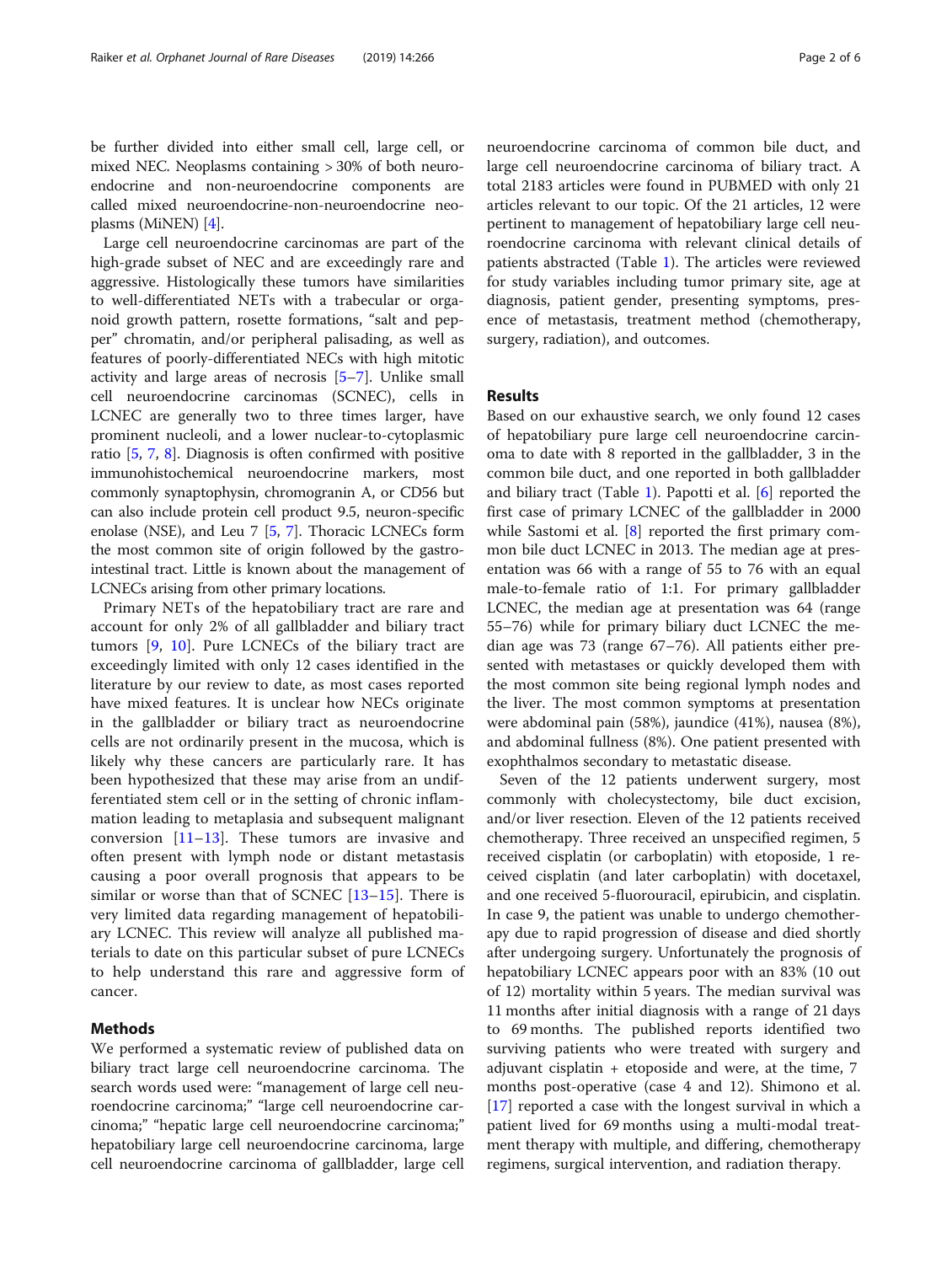| Case Ref. Age  |            | (yr) |   | Sex Site                | Presentation                                      | Metastasis                                                                                      | Chemo                                                                                                     | Surgery                                                                                                               | Outcome <sup>a</sup>                                                                               |
|----------------|------------|------|---|-------------------------|---------------------------------------------------|-------------------------------------------------------------------------------------------------|-----------------------------------------------------------------------------------------------------------|-----------------------------------------------------------------------------------------------------------------------|----------------------------------------------------------------------------------------------------|
|                | [6]        | 65   | M | <b>GB</b>               | Symptomatic<br>Cholelithiasis                     | Liver (4mn after CCY)                                                                           | Chemo NS                                                                                                  | <b>CCY</b><br><b>LR</b>                                                                                               | Died<br>18 mo                                                                                      |
| $\overline{2}$ | $[16]$ 55  |      | M | GB                      | Abdominal<br>Pain $+$<br>Jaundice                 | Multiple LN                                                                                     | Chemo NS<br>(1 cycle)                                                                                     | Celiac LN Bx; unresect                                                                                                | Died<br>$1 \text{ mo}$                                                                             |
| 3              | $[16]$ 67  |      | F | GB                      | Abdominal<br>Pain                                 | Liver                                                                                           | Chemo NS<br>(3 cycles)                                                                                    | Liver/GB Bx, unresect                                                                                                 | Died<br>10 mo                                                                                      |
| 4              | [15] 58    |      | F | GB                      | 18 <sub>mo</sub> hx<br>Suggestive of<br>Gallstone | Regional LN                                                                                     | $Cis + ETP$<br>(5 cycles, adjuvant)                                                                       | $CCY \rightarrow 2$ mo later radical GB<br>Bed Clearance, Partial LR, CBD<br>excision, and LND up to<br>coeliac nodes | Alive<br>(16 mo post-CCY)                                                                          |
| 5              | $[17]$ 64  |      | F | GB                      | Abdominal<br>Pain                                 | Liver / Brain                                                                                   | Hepatic Arterial<br>Chemo Infusion:<br>$Cis/ETP + CAV +$<br>Pre-op 3D RT<br>Post-op Chemo<br>with Cis/ETP | RHep<br>Triseg; Cerebell +y-knife                                                                                     | Died<br>69mo after 1st<br>diagnosis (3 yr<br>without recurrence<br>since the last $\gamma$ -knife) |
| 6              | [10] 67    |      | F | <b>GB</b><br><b>CBD</b> | Abdominal<br>Pain $+$<br>Jaundice                 | Multiple LN; Liver; Lung;<br>Vertebra, Peritoneum                                               | $Cis + ETP$ (1 cycle)                                                                                     | Unresect                                                                                                              | Died<br>$< 1$ mo                                                                                   |
| $\overline{7}$ | [9]        | 56   | M | GB                      | Exophthalmos                                      | Liver; Ileum; Kidneys;<br>Adrenal Glands:<br>Diaphragm; Epicardium;<br>Left Orbit; Abdominal LN | Chemo-<br>radiotherapy NS                                                                                 | Unresect                                                                                                              | Died<br>36 mo                                                                                      |
| 8              | [18]       | 64   | M | <b>GB</b>               | Abdominal<br>Fullness                             | Liver; Multiple LN; Bone                                                                        | $Cis + TXT \rightarrow$<br>$CBOCA + TXT$                                                                  | Axillary LN + GB Bx<br>Unresect                                                                                       | Died<br>22 mo                                                                                      |
| 9              | $\sqrt{8}$ | 76   | M | <b>CBD</b>              | Jaundice                                          | Multiple LN; GB                                                                                 | None                                                                                                      | RHepLob; Bile Duct Resection,<br>CCY                                                                                  | Died<br>21 days                                                                                    |
| 10             | $[13]$ 75  |      | F | CBD.                    | Nausea<br>Jaundice                                | $LN: \rightarrow$ recurrence at HJ<br>site; Liver; Portocaval Area                              | $5-FU+EPR+CIS$<br>(adjuvant)                                                                              | CBD excision with LN<br>dissection                                                                                    | Died<br>$12 \text{ mo}$                                                                            |
| 11             | $[11]$ 76  |      | F | GB                      | Abdominal<br>Pain with<br>Cholelithiasis          | Regional LN; Liver                                                                              | $Cis + ETP \rightarrow$<br>CBDCA + ETP; SST<br>(no carcinoid sxs)                                         | CCY                                                                                                                   | Died<br>5 mo                                                                                       |
| 12             | [19]       | - 72 | M |                         | CBD Jaundice                                      | Liver                                                                                           | $Cis + ETP$                                                                                               | RHepLob+ extra-hepatic BD<br>and PV resection after Percu/<br>Trans-hepatic PV Embo                                   | Alive 7mo post-<br>surgery                                                                         |

<span id="page-2-0"></span>Table 1 Pure Large Cell Hepatobiliary Neuroendocrine Carcinoma

<sup>a</sup>Duration from diagnosis

Ref. Reference number

M male, F female

GB gallbladder, CBD common bile duct

hx history, CCY Cholecystectomy, LN lymph node, LR Liver resection

NS not specified, HJ hepaticojejunostomy

Cis Cisplatin, ETP Etoposide, CAV Cyclophosphamide/Adriamycin/Vincristine, RT radiation therapy, TXT Docetaxel, CBDCA Carboplatin, 5-FU 5-fluorouracil, EPR<br>epirubicin, SST Somatostatin analog epirubicin, SST Somatostatin analog<br>Unresect unresectable, UND lymphac

Unresect unresectable, LND lymphadenectomy, RHepTriseg right hepatic trisegmentectomy, cerebell +γ-knife cerebellectomy with γ-knife irradiation, RHepLob Right<br>benatic lobectomy, RD Bile Duct, PV Portal Vein, *PerculTrans* hepatic lobectomy, BD Bile Duct, PV Portal Vein, Percu/Trans-hepatic Percutaneous Transhepatic, Embo embolization

mo month, Bx biopsy, sxs symptoms

# **Discussion**

Primary neuroendocrine carcinomas of the gallbladder and the biliary tract are rare with pure large cell neuroendocrine carcinomas being exceedingly rare and having a particularly poor prognosis [[9,](#page-4-0) [10](#page-4-0)]. Papotti et al. [\[6](#page-4-0)] described the first case occurring in 2000 and since then, there have only been 11 more cases identified in literature. The rare nature of this disease may be due, in part, to the fact that neuroendocrine cells are not normally a part of the gallbladder and biliary tract mucosa. It has been postulated that these cancers may originate in the setting of an undifferentiated stem cell or in the setting of chronic inflammation leading to metaplasia and subsequent malignant conversion  $[11–13]$  $[11–13]$  $[11–13]$ . Large cell neuroendocrine carcinomas are a high grade heterogeneous group of tumors that can be distinguished by their histology and immunohistochemical staining. These cancers have positive immunohistochemical neuroendocrine markers which include synaptophysin, chromogranin A, CD56, and/or NSE.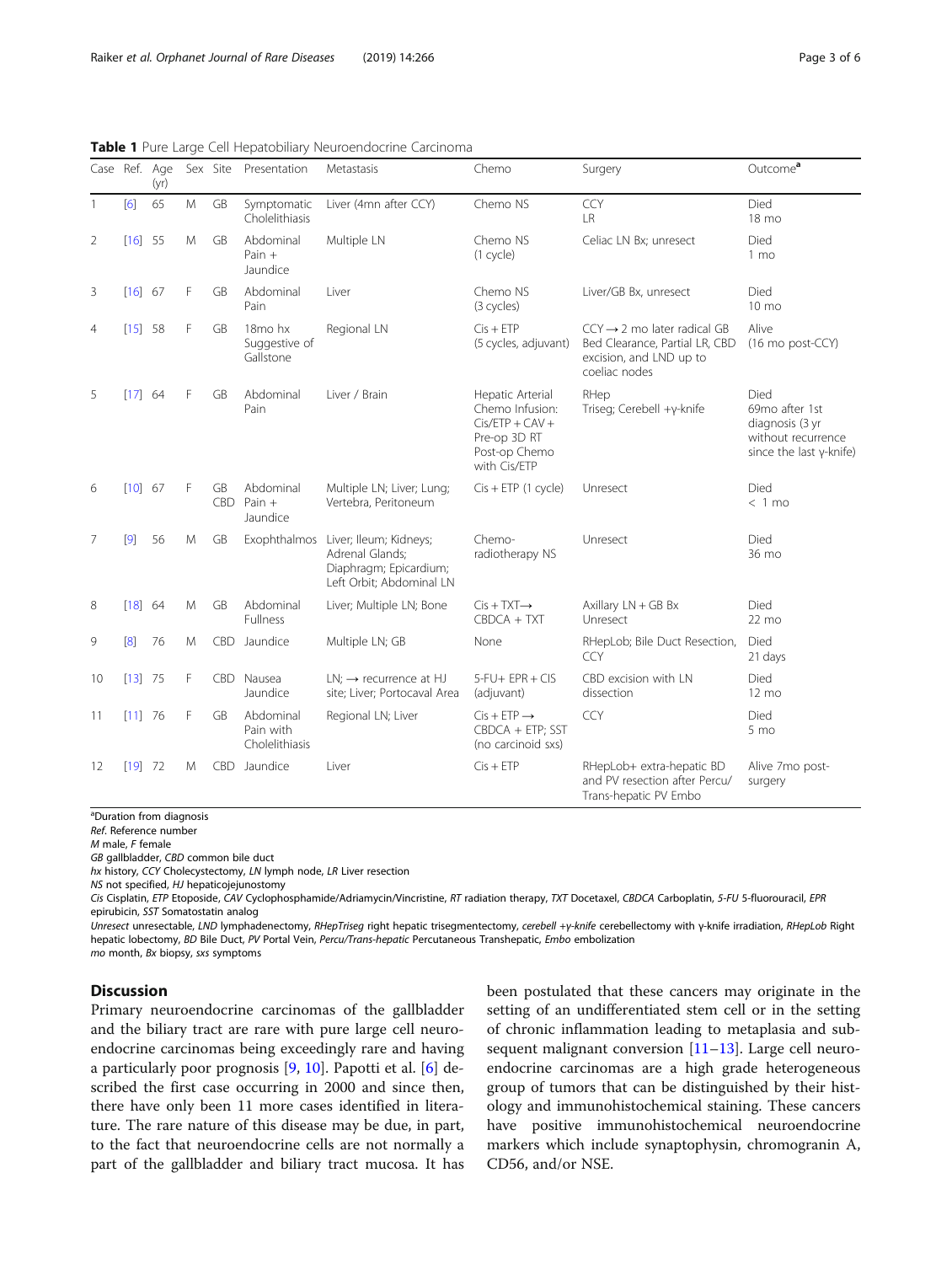LCNEC of the gallbladder and biliary tract present with symptoms similar to common adenocarcinoma, with nonspecific symptoms of abdominal pain, jaundice, and generalized abdominal discomfort, making it difficult to diagnose pre-operatively [\[10,](#page-4-0) [13,](#page-4-0) [18\]](#page-5-0). Radiographically LCNEC appears similar to other neoplasms originating in the same region and blood tests do not differentiation status [[11,](#page-4-0) [13](#page-4-0)]. Diagnosis is usually made after cholecystectomy for symptomatic cholelithiasis with histopathological and immunohistochemical analysis as outlined above. Pre-operative brush biopsies often provide high false-negative results and therefore are of little use [[12](#page-4-0)]. These tumors are highly aggressive and present with, or quickly develop metastasis, most commonly to regional lymph nodes and the liver, which results in an overall poor prognosis [[10,](#page-4-0) [13](#page-4-0)–[15](#page-4-0)]. Prognosis appears to be similar to or worse than that observed with SCNEC since it is not as responsive to chemotherapy as SCNECs and most patients present with advanced disease [\[10,](#page-4-0) [15](#page-4-0)]. The median survival after initial diagnosis was only 11 months with a range of 21 days to 69 months. Because of the rarity of the disease, optimal management is still unclear and despite current therapies that have been utilized, the survival time continues to be short aside from one reported case by Shi-mono et al. [\[17](#page-5-0)].

Distiniguishing LCNEC of the gallbladder and biliary tract from adenocarcinoma is particularly important because the treatment modality, chemotherapy agents, and options for supplemental treatments differ [\[6](#page-4-0), [17](#page-5-0)]. As with gallbladder adenocarcinoma, complete surgical resection offers the best chance for a cure and seems to prolong life although recurrence rates continue to be high [[13](#page-4-0), [15](#page-4-0), [20\]](#page-5-0). Seven of the 12 patients underwent surgery, most commonly with cholecystectomy, bile duct excision, and/or liver resection. Importantly, in contrast to the treatment plan for other cancers, surgery should be considered in patients with stage I-III LCNEC [\[21](#page-5-0)]. In the 5 cases that did not undergo surgery due to the unresectable nature of their disease with multiple metastases, all did receive chemotherapy. Systemic chemotherapy is a mainstay of treatment along with surgery, as surgery alone does not appear to be sufficient [\[11](#page-4-0), [21](#page-5-0)]. In addition, those that did not receive chemotherapy had a worse outcome as noted in case 9 by Sasatomi et al. [[8](#page-4-0)] who died after 21 days from diagnosis. Although LCNEC is technically considered as non-small cell carcinoma, the treatment regimen is often similar to small cell lung cancer due to its aggressive nature as noted in Sun et al. [[21](#page-5-0), [22](#page-5-0)]. As with LCNEC of the lung, first line adjuvant chemotherapy with cisplatin or carboplatin and etoposide provide relatively good responses [\[11](#page-4-0), [17](#page-5-0), [19](#page-5-0), [21](#page-5-0), [23](#page-5-0)], and were only slightly worse than the results observed in SCNEC with similar regimens [\[21\]](#page-5-0). Five of the reported cases reported use of this regimen, and two of these remained alive 16 and 7 months after surgery respectively (case 4 & 12) with a median overall survival of 5 months. Other regimens included cisplatin (and later carboplatin) with docetaxel, and one patient received 5-fluorouracil, epirubicin, and cisplatin; both treatment regimens provided relatively good responses with survivals of 22 months and 12 months respectively.

Additional treatment modalities have yet to be thoroughly evaluated but may show some promise. For example, Shimono et al. [\[17](#page-5-0)] reported the longest surviving patient who lived 69 months after initial diagnosis with a multimodal treatment plan. This included consecutive neoadjuvant radiation and chemotherapy via hepatic artery infusion with cisplatin and etoposide followed by a combination regimen with cyclophosphamide/ adriamycin/vincristine, radical surgical resection after tumor shrinkage, adjuvant systemic chemotherapy with cisplatin and etoposide to prevent and manage metastases, and gamma-knife irradiation for brain metastasis [\[17\]](#page-5-0). Although most NETs are unresponsive to radiation therapy, this case indicates that radiation may prove to be a useful tool in management of locally advanced biliary LCNEC [[17](#page-5-0)]. Buscemi et al. [\[11](#page-4-0)] also used a somatostatin analog in the setting of a patient without carcinoid syndrome with unclear benefit. Future studies are looking into molecular biomarkers which might open avenues for targeted and immunotherapies. With increasing access to techniques like next generation sequencing we now have some insights into the mutational profile of LCNEC. Much of this data however stems from thoracic and gastrointestinal LCNEC. Miyoshi et al. performed whole exome gene sequencing on 78 LCNEC samples. They compared the genomic alteration to 141 SCLC samples. Authors found inactivation TP53 mutation in 71% of samples and RB1 mutation in 26% samples. Mutations in PI3K/AKT/mTOR pathway was noted in 15% samples. Other molecular alteration of significance reported were 1) KRAS (6%), 2) FGFR1 (5%), 3) KIT (4%) and 4) ERBB2 (4%) [[24](#page-5-0)]. Rekhtman et al. reported their findings of next generation sequencing of 45 pulmonary LCNEC cases. Mutation in TP53 was reported in 78% samples and RB1 was mutated in 38% samples. Other molecular aberrations of significance were STK11 in 33%, KEAP1 in 31%, and KRAS in 22% [[25](#page-5-0)].

Similar findings are noted in poorly differentiated pancreatic neuroendocrine carcinoma. Yachida et al. reported high prevalence of TP 53 (95%) and RB 1 (74%) mutation in poorly differentiated NECs of pancreas (LCNEC and small cell carcinoma). TP 53 was found to be a prognostic marker of poor outcome [\[26](#page-5-0)]. In comparison low grade NETs or carcinoid tumors follow an indolent course [\[27](#page-5-0)]. It is not surprising that low grade Nets have relatively fewer mutations and have virtually no mutation in TP 53 and RB 1 [[26\]](#page-5-0). This is an evolving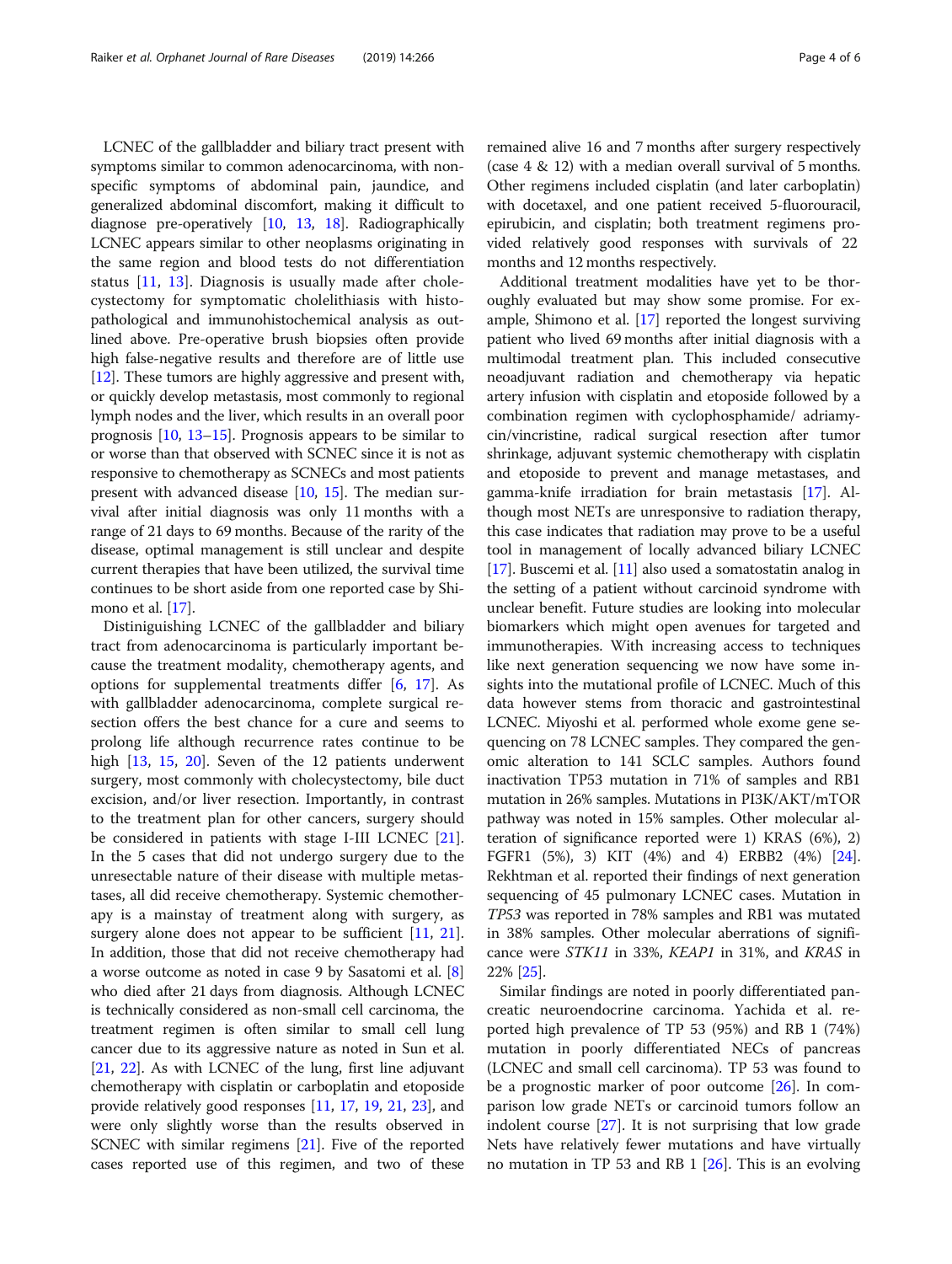<span id="page-4-0"></span>arena and might impact future classification of neuroendocrine neoplasms. Expanding knowledge about driver mutations can potentially translate into molecularly targeted therapeutic options.

Lastly, there has been some early data regarding role of immunotherapy in high grade neuroendocrine carcinomas like LCNEC. Dr. Patel presented data from a small phase II study looking into anti-tumor activity of ipilimumab and nivolumab in rare tumors. The high-grade neuroendocrine carcinoma cohort had an overall response rate of 44%. These findings are very promising and needs to be validated in larger phase III trials [\[28\]](#page-5-0).

# Conclusions

Overall, complete surgical excision with systemic chemotherapy appears to be the mainstay treatment. If the cancer is unresectable due to multiple metastases, medical management with systemic chemotherapy is the primary modality  $[11]$ . Unfortunately, the prognosis of hepatobiliary LCNEC appears poor with 83% (10 out of 12) mortality within 5 years, and a median survival of 11 months after initial diagnosis with a range of 21 days to 69 months despite treatment modalities used. Due to the scarcity of this diagnosis, more studies will need to be done to determine the optimal treatment for LCNEC, however, we believe a multimodal regimen, molecular sequencing and immunotherapy holds the most promise for the future.

#### Abbreviations

HPF: High power field; LCNED: Large cell neuroendocrine carcinomas; MiNEN: Mixed neuroendocrine-non-neuroendocrine neoplasms; NEC: Neuroendocrine carcinomas; NEN: Neuroendocrine neoplasms; NET: Neuroendocrine tumors; NSE: Neuron-specific enolase; SCNEC: Small cell neuroendocrine carcinomas; WHO: World Health Organization

#### Acknowledgements

The authors thank Cathy Anthony for her assistance in the preparation and submission of this article.

#### Author contributions

RR, acquisition of data, analysis and interpretation of data; manuscript editing and approval; AC: conceptualization and design of the study, acquisition of data, analysis and interpretation of data; manuscript editing and approval; HH: acquisition of data, analysis and interpretation of data; manuscript editing and approval; BG: acquisition of data, analysis and interpretation of data; manuscript editing and approval; MH: acquisition of data, analysis and interpretation of data; manuscript editing and approval; JV: acquisition of data, analysis and interpretation of data; manuscript editing and approval; CV: acquisition of data, analysis and interpretation of data; manuscript editing and approval; SA: acquisition of data, analysis and interpretation of data; manuscript editing and approval; JK: acquisition of data, analysis and interpretation of data; manuscript editing and approval; LA: acquisition of data, analysis and interpretation of data; manuscript editing and approval; BME: acquisition of data, analysis and interpretation of data; manuscript editing and approval; MC: acquisition of data, analysis and interpretation of data; manuscript editing and approval.

# Funding

Not Applicable.

# Availability of data and materials

All data generated or analyzed during this study are included in this published article (Table [1](#page-2-0)).

# Ethics approval and consent to participate

Not Applicable/Abstracted Information.

# Consent for publication

Not Applicable/Abstracted Information.

#### Competing interests

The authors declare that they have no competing interests.

#### Author details

<sup>1</sup>Department of Internal Medicine, University of Kentucky, Lexington, KY, USA. <sup>2</sup>Department of Pharmacology, University of Kentucky, Lexington, KY, USA <sup>3</sup>Department of Pharmacy Practice and Science, College of Pharmacy University of Kentucky, Lexington, KY, USA. <sup>4</sup>Department of Surgery University of Kentucky, Lexington, KY, USA. <sup>5</sup>Markey Cancer Center, University of Kentucky, Lexington, KY, USA.

# Received: 8 May 2018 Accepted: 22 October 2019 Published online: 21 November 2019

#### References

- 1. Oronsky B, Ma PC, Morgensztern D,Carter CA. Nothing But NET: A review of neuroendocrine tumors and carcinomas. Neoplasia. 2017;19:991–1002.
- 2. Dasari A, Shen C, Halperin D, et al. Trends in the incidence, prevalence, and survival outcomes in patients with neuroendocrine tumors in the United States. JAMA Oncol. 2017;3:1335–42.
- 3. Dasari A, Mehta K, Byers LA, Sorbye H, Yao JC. Comparative study of lung and extrapulmonary poorly differentiated neuroendocrine carcinomas: A SEER database analysis of 162,983 cases. Cancer. 2018;124(4):807–15.
- 4. Klimstra DS, Modlin IR, Coppola D, Lloyd RV, Suster S. The pathologic classification of neuroendocrine tumors: a review of nomenclature, grading, and staging systems. Pancreas. 2010;39:707–12.
- 5. Hiroshima K, Mino-Kenudson M. Update on large cell neuroendocrine carcinoma. Transl Lung Cancer Res. 2017;6:530–9.
- 6. Papotti M, Cassoni P, Sapino A, et al. Large cell neuroendocrine carcinoma of the gallbladder: report of two cases. Am J Surg Pathol. 2000;24:1424–8.
- 7. Hirabayashi K, Zamboni G, Nishi T, et al. Histopathology of gastrointestinal neuroendocrine neoplasms. Front Oncol. 2013;3:2.
- 8. Sasatomi E, Nalesnik MA, Marsh JW. Neuroendocrine carcinoma of the extrahepatic bile duct: case report and literature review. World J Gastroenterol. 2013;19:4616–23.
- 9. Nakagawa T, Sakashita N, Ohnishi K, Komohara Y, Takeya M. Imprint cytological feature of large cell neuroendocrine carcinoma of the gallbladder: a case report. J Med Investig. 2013;60:149–53.
- 10. Samad A, Kaplan A, Arain M, et al. Endoscopic ultrasound-guided fineneedle aspiration diagnosis of large cell neuroendocrine carcinoma of the gallbladder and common bile duct: report of a case. Diagn Cytopathol. 2013;41:1091–5.
- 11. Buscemi S, Orlando E, Damiano G, et al. "Pure" large cell neuroendocrine carcinoma of the gallbladder. Report of a case and review of the literature. Int J Surg. 2016;28 Suppl 1:S128–S132.
- 12. Murakami M, Katayama K, Kato S, et al. Large-cell neuroendocrine carcinoma of the common bile duct: a case report and a review of literature. Surg Case Rep. 2016;2:141.
- 13. Park SB, Moon SB, Ryu YJ, et al. Primary large cell neuroendocrine carcinoma in the common bile duct: first Asian case report. World J Gastroenterol. 2014;20:18048–52.
- 14. Kamboj M, Gandhi JS, Gupta G, et al. Neuroendocrine carcinoma of gall bladder: a series of 19 cases with review of literature. J Gastrointest Cancer. 2015;46:356–64.
- 15. Iype S, Mirza TA, Propper DJ, et al. Neuroendocrine tumours of the gallbladder: three cases and a review of the literature. Postgrad Med J. 2009; 85:213–8.
- 16. Jun SR, Lee JM, Han JK, Choi BI. High-grade neuroendocrine carcinomas of the gallbladder and bile duct: report of four cases with pathological correlation. J Comput Assist Tomogr. 2006;30:604–9.